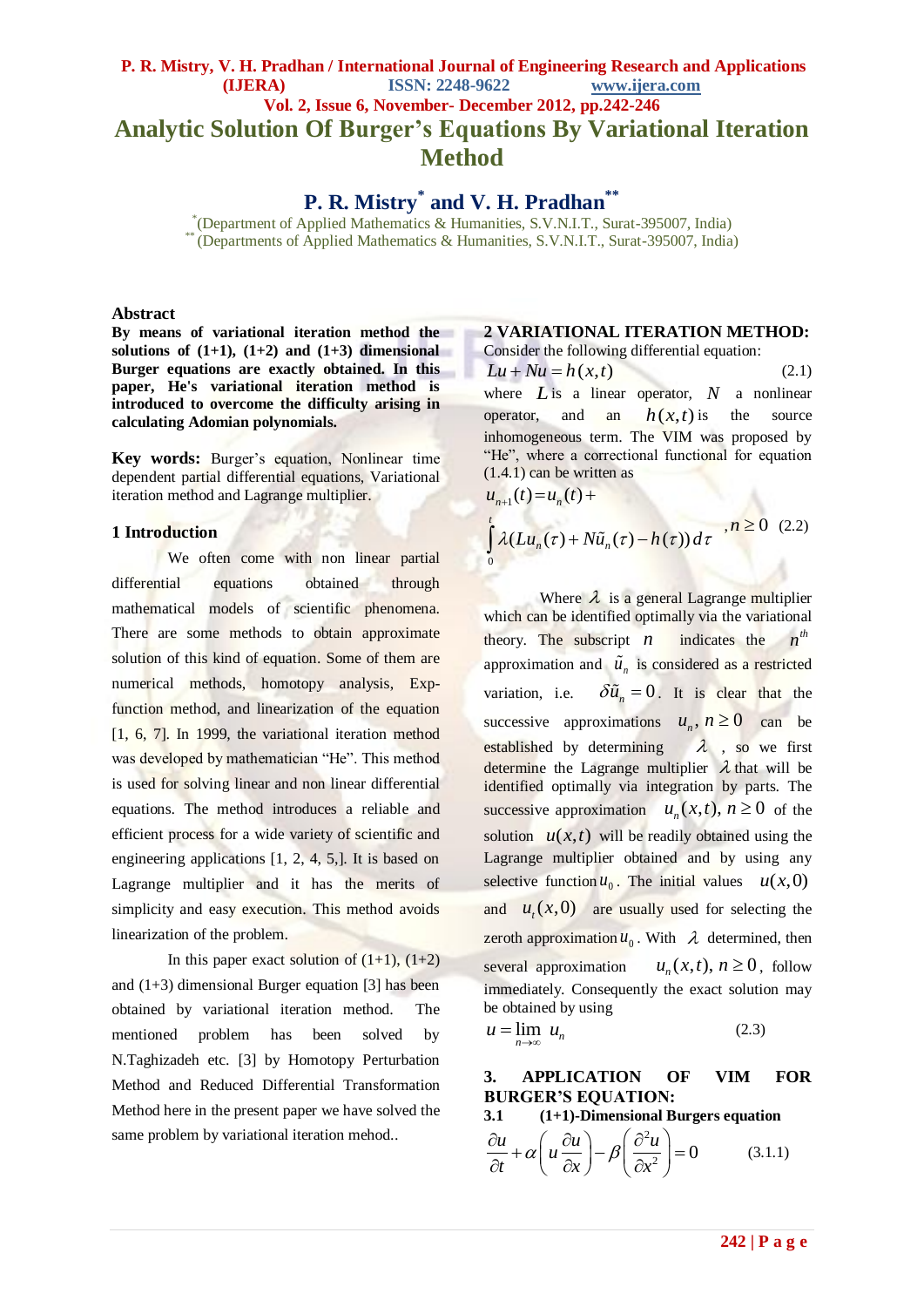## **P. R. Mistry, V. H. Pradhan / International Journal of Engineering Research and Applications ISSN: 2248-9622** www.ijera.com

Vol. 2, Issue 6, November- Dec

**I.C.**: 
$$
u(x,0) = x
$$
 (3.1.2)

Now following the variational iteration method given in the above section we get the following functional

$$
u_{n+1}(x,t) = u_n(x,t) +
$$
  
\n
$$
\int_0^t \lambda \left( \frac{\partial u_n}{\partial t} + \alpha \left( u_n \frac{\partial u_n}{\partial x} \right) - \beta \left( \frac{\partial^2 u_n}{\partial x^2} \right) \right) d\tau
$$
 (3.1.3)

Stationary conditions can be obtained as follows:

$$
\lambda'(\tau) = 0
$$
  
1 +  $\lambda(\tau)_{\tau=t}$  (3.1.4)

The Lagrange multiplier can therefore be simply identified as  $\lambda = -1$ , and substituting this value of Lagrange multiplier into the functional (3.1.3) gives the following iteration equation.

$$
u_{n+1}(x,t) = u_n(x,t) -
$$
  
\n
$$
\int_0^t \left( \frac{\partial u_n}{\partial t} + \alpha \left( u_n \frac{\partial u_n}{\partial x} \right) - \beta \left( \frac{\partial^2 u_n}{\partial x^2} \right) \right) d\tau
$$
 (3.1.5)

As stated before, we can select Initial condition given in the equation  $(3.1.2)$  and using this selection in (3.1.5) we obtain the following successive approximations:

$$
u_1 = \{x - tx\alpha\}
$$
\n
$$
(3.1.6)
$$
\n
$$
u_2 = \{\{x - \alpha(tx - t^2xa + \frac{1}{3}t^3xa^2)\}\}\ (3.1.7)
$$
\n
$$
u_3 = \{\{\{x + tx\alpha - t^2xa^2 + \frac{1}{3}t^3xa^3\} - \alpha(tx - t^2xa + t^3xa^2) - \frac{2}{3}t^4xa^3\}\
$$
\n
$$
u_4 = \frac{1}{3}t^3xa^2 - \frac{2}{3}t^4xa^3
$$
\n
$$
u_5 = \frac{1}{3}t^5xa^4 - \frac{1}{9}t^6xa^5 + \frac{1}{63}t^7xa^6\}\}
$$
\n
$$
(3.1.8)
$$

| ember 2012, pp.242-246                                                                                                                                                                                                        |
|-------------------------------------------------------------------------------------------------------------------------------------------------------------------------------------------------------------------------------|
| $u_4 = {\{\{\{\{x(1-t\alpha+t^2\alpha^2-t^3\alpha^3+t^4\alpha^4\}\)}\}$                                                                                                                                                       |
|                                                                                                                                                                                                                               |
| $\frac{13t^5\alpha^5}{15} + \frac{2t^6\alpha^6}{3} - \frac{29t^7\alpha^7}{63} + \frac{71t^8\alpha^8}{252}$                                                                                                                    |
|                                                                                                                                                                                                                               |
| $\frac{86t^9\alpha^9}{567} + \frac{22t^{10}\alpha^{10}}{315} - \frac{5t^{11}\alpha^{11}}{189} + \frac{t^{12}\alpha^{12}}{126}$                                                                                                |
|                                                                                                                                                                                                                               |
| $\frac{t^{13}\alpha^{13}}{567} + \frac{t^{14}\alpha^{14}}{3969} - \frac{t^{15}\alpha^{15}}{59535})\} \} \}$ (3.1.9)                                                                                                           |
| $u_5 = {\{\{\{\{\{\{x(1-t\alpha+t^2\alpha^2-t^3\alpha^3+t^4\alpha^4\}\}\)$                                                                                                                                                    |
|                                                                                                                                                                                                                               |
| $\begin{split} -t^5\alpha^5+\frac{43t^6\alpha^6}{45}-\frac{13t^7\alpha^7}{15}+\frac{943t^8\alpha^8}{1260}\\ \frac{3497t^9\alpha^9}{5670}+\frac{27523t^{10}\alpha^{10}}{56700}-\frac{1477t^{11}\alpha^{11}}{4050} \end{split}$ |
|                                                                                                                                                                                                                               |
|                                                                                                                                                                                                                               |
| $+\frac{17779t^{12}\alpha^{12}}{68040}-\frac{13141t^{13}\alpha^{13}}{73710}+\frac{1019t^{14}\alpha^{14}}{8820}$                                                                                                               |
|                                                                                                                                                                                                                               |
| $-\frac{63283t^{15}\alpha^{15}}{893025}+\frac{43363t^{16}\alpha^{16}}{1058400}-\frac{1080013t^{17}\alpha^{17}}{48580560}$                                                                                                     |
|                                                                                                                                                                                                                               |
| $+\frac{2588t^{18}\alpha^{18}}{229635}-\frac{162179t^{19}\alpha^{19}}{30541455}+\frac{16511t^{20}\alpha^{20}}{7144200}$                                                                                                       |
|                                                                                                                                                                                                                               |
| $-\frac{207509t^{21}\alpha^{21}}{225042300}+\frac{557t^{22}\alpha^{22}}{1666980}-\frac{2447t^{23}\alpha^{23}}{22504230}+$                                                                                                     |
|                                                                                                                                                                                                                               |
| $\frac{16927t^{24}\alpha^{24}}{540101520} - \frac{5309t^{25}\alpha^{25}}{675126900} + \frac{t^{26}\alpha^{26}}{595350}$                                                                                                       |
|                                                                                                                                                                                                                               |
| $2t^{27}\alpha^{27}$ $13t^{28}\alpha^{28}$ $t^{29}\alpha^{29}$<br>$\frac{24}{6751269} + \frac{134}{315059220} - \frac{14}{236294415}$                                                                                         |
|                                                                                                                                                                                                                               |
| $\frac{t^{30}\alpha^{30}}{3544416225}-\frac{t^{31}\alpha^{31}}{109876902975})\}\{\}\}\}(3.1.10)$                                                                                                                              |
|                                                                                                                                                                                                                               |
| $u(x,t) = u_1 + u_2 + u_3 + \dots$<br>(3.1.11)                                                                                                                                                                                |

$$
u(x,t) = \frac{x}{1 + \alpha t}
$$
 (3.1.12)

3.2 
$$
(2+1)
$$
-Dimensional Burger's equation

$$
\frac{\partial u}{\partial t} + \alpha \left( u \frac{\partial u}{\partial x} + u \frac{\partial u}{\partial y} \right) -
$$
\n
$$
\beta \left( \frac{\partial^2 u}{\partial x^2} + \frac{\partial^2 u}{\partial y^2} \right) = 0
$$
\n1.C.:  $u(x, y, 0) = x + y$  (3.2.2)

Now following the variational iteration method, we get the following functional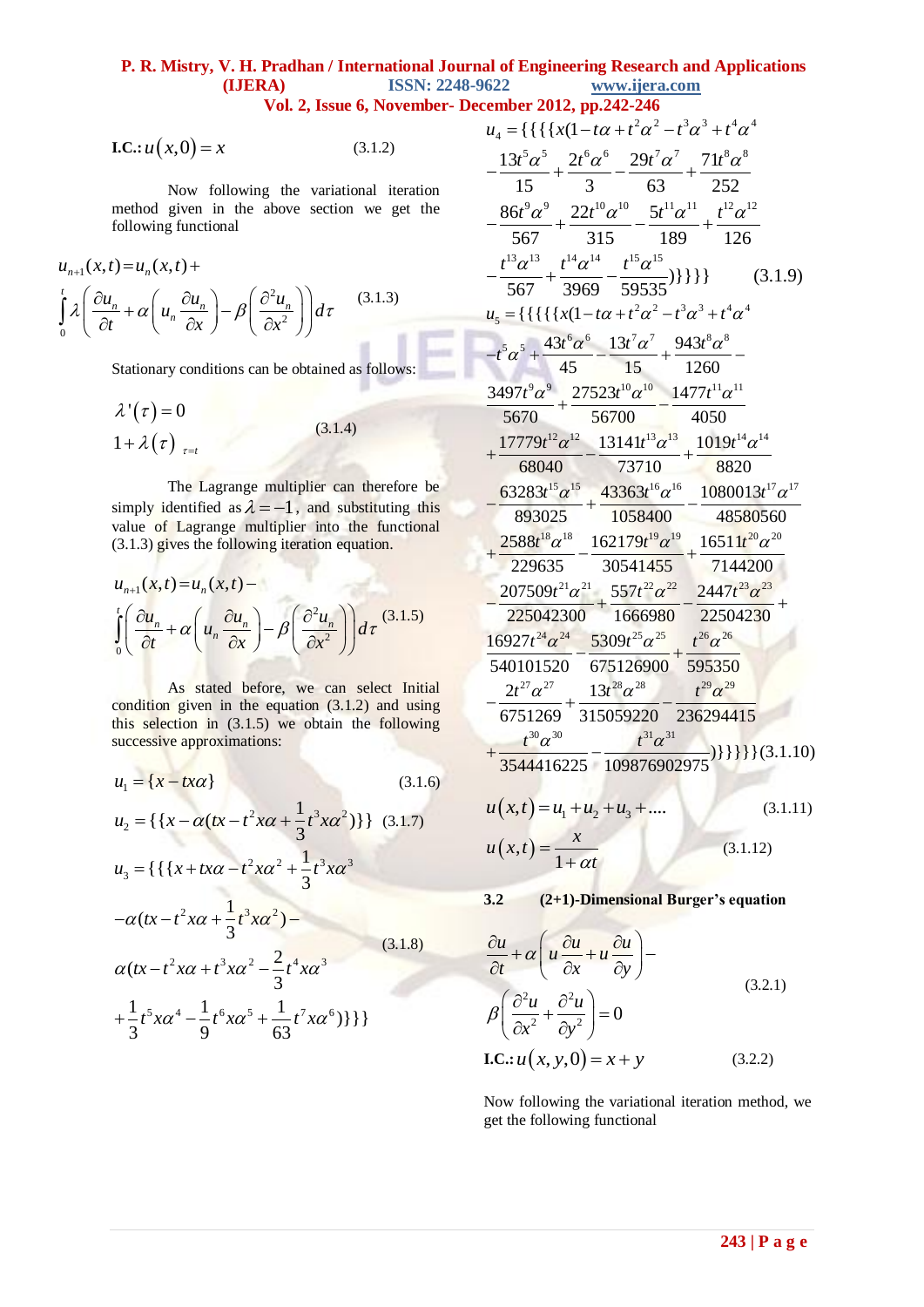#### **P. R. Mistry, V. H. Pradhan / International Journal of Engineering Research and Applications (IJERA) ISSN: 2248-9622 www.ijera.com**

**Vol. 2, Issue 6, November- December 2012, pp.242-246**<br> $u_4 = \{ \{ \{ \{x + y - 2tx\alpha\} \}$ 

**Vol. 2, Issue 6, November**  
\n
$$
u_{n+1}(x,t) = u_n(x,t) +
$$
\n
$$
\int_{0}^{t} \lambda \left( \frac{\partial u_n}{\partial t} + \alpha \left( u_n \frac{\partial u_n}{\partial x} + u_n \frac{\partial u_n}{\partial y} \right) \right) d\tau
$$
\n
$$
-\beta \left( \frac{\partial^2 u_n}{\partial x^2} + \frac{\partial^2 u_n}{\partial y^2} \right)
$$
\n(3.2.3)

Stationary conditions can be obtained as follows:

$$
\lambda'(\tau) = 0
$$
\n
$$
1 + \lambda(\tau)_{\tau=t}
$$
\n(3.2.4)

The Lagrange multiplier can therefore be simply identified as  $\lambda = -1$ , and substituting this value of Lagrange multiplier into the functional (3.2.3) gives the following iteration equation.

$$
u_{n+1}(x,t) = u_n(x,t) -
$$
  
\n
$$
\int_{0}^{t} \left( \frac{\partial u_n}{\partial t} + \alpha \left( u_n \frac{\partial u_n}{\partial x} + u_n \frac{\partial u_n}{\partial y} \right) \right) d\tau
$$
\n(3.2.5)  
\n
$$
-\beta \left( \frac{\partial^2 u_n}{\partial x^2} + \frac{\partial^2 u_n}{\partial y^2} \right)
$$

As stated before, we can select Initial condition given in the equation  $(3.2.2)$  and using this selection in (3.2.5) we obtain the following successive approximations:

$$
u_1 = \{x + y - 2t(x + y)\alpha\}
$$
 (3.2.6)  

$$
u_2 = \{\{x + y - 2tx\alpha - 2ty\alpha + y\}\}
$$

$$
4t^2x\alpha^2 + 4t^2y\alpha^2 - \frac{8}{3}t^3x\alpha^3
$$
 (3.2.7)

$$
-\frac{8}{3}t^3ya^3\}
$$
  
\n
$$
u_3 = \{\{\{x + y - 2tx\alpha - 2ty\alpha + 4t^2xa^2 + 4t^2ya^2 - 8t^3xa^3 - 8t^3ya^3 + \frac{32}{3}t^4xa^4 + \frac{32}{3}t^4ya^4 - \frac{32}{3}t^5xa^5 + \frac{32}{9}t^5xa^5 + \frac{64}{9}t^6xa^6 + \frac{64}{9}t^6ya^6 + \frac{128}{63}t^7xa^7 - \frac{128}{63}t^7ya^7\}\}
$$

$$
u_4 = \{ \{ \{ \{x + y - 2tx\alpha
$$
  
\n
$$
-2ty\alpha + 4t^2x\alpha^2 +
$$
  
\n
$$
4t^2y\alpha^2 - 8t^3x\alpha^3
$$
  
\n
$$
-8t^3y\alpha^3 + 16t^4x\alpha^4
$$
  
\n
$$
+16t^4y\alpha^4 - \frac{416}{15}t^5x\alpha^5
$$
  
\n
$$
-\frac{416}{15}t^5y\alpha^5 + \frac{128}{3}t^6x\alpha^6
$$
  
\n
$$
+\frac{128}{3}t^6y\alpha^6 - \frac{3712}{63}t^7x\alpha^7
$$
  
\n
$$
-\frac{3712}{63}t^7y\alpha^7 + \frac{4544}{63}t^8x\alpha^8
$$
  
\n
$$
+\frac{4544}{63}t^8y\alpha^8 - \frac{44032}{567}t^9x\alpha^9
$$
  
\n
$$
-\frac{44032}{567}t^9y\alpha^9 + \frac{22528}{315}t^{10}x\alpha^{10}
$$
  
\n
$$
+\frac{22528}{315}t^{10}y\alpha^{10} - \frac{10240}{189}t^{11}x\alpha^{11}
$$
  
\n
$$
-\frac{10240}{189}t^{11}y\alpha^{11} + \frac{2048}{63}t^{12}x\alpha^{12}
$$
  
\n
$$
+\frac{8192}{63}t^{12}y\alpha^{12} - \frac{8192}{567}t^{13}x\alpha^{13}
$$
  
\n
$$
-\frac{8192}{567}t^{13}y\alpha^{13} + \frac{16384t^{14}x\alpha^{14}}{3969}
$$
  
\n
$$
+\frac{16384t^{14}y\alpha^{14}}{3969} - \frac{32768t^{15}x\alpha^{15}}{59535}
$$
  
\n
$$
-\frac{32768t^{15}y\alpha^{15}}{5
$$

59535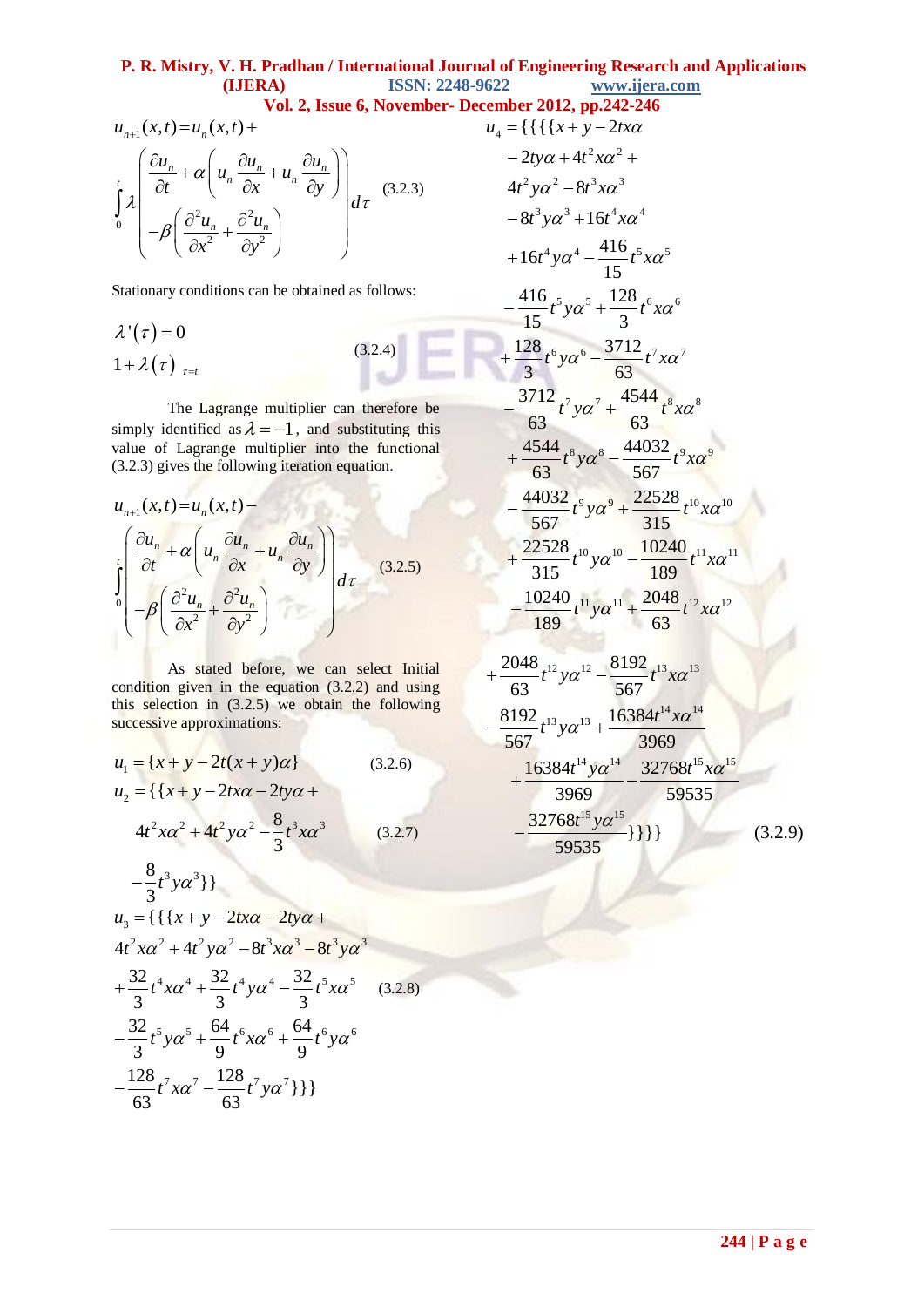#### **P. R. Mistry, V. H. Pradhan / International Journal of Engineering Research and Applications (IJERA) ISSN: 2248-9622 www.ijera.com**

**Vol. 2, Issue 6, November- December 2012, pp.242-246** 

5 2 2 2 2 3 3 3 3 4 4 4 4 5 5 5 5 6 6 6 6 7 7 7 7 8 8 9 9 8 8 9 9 10 {{{{{ 2 2 448 8 16 16 <sup>2752</sup> 32 32 45 2752 1664 45 15 1664 60352 15 315 60352 895232 315 2835 895232 7045888 2835 *u x y tx ty t x t y t x t y t x t y t x t y t x t y t x t y t x t x t y t y t* 10 10 10 11 11 11 11 12 12 12 12 13 13 13 13 14 14 14 14 15 14175 7045888 1512448 14175 2025 1512448 9102848 2025 8505 9102848 53825536 8505 36855 53825536 4173824 36855 2205 4173824 2073657344 2205 *x t y t x t y t x t y t x t y t x t y t x* 15 15 15 16 16 893025 2073657344 893025 <sup>88807424</sup> .......}}}}} (3.2.10) 33075 *t y t x* 1 2 3 *u x t u u u* , .... (3.2.11)

$$
u(x, y, t) = \frac{x + y}{1 + 2\alpha t}
$$
 (3.2.12)

3.3 (3+1)-Dimensional Burger's equation  
\n
$$
\frac{\partial u}{\partial t} + \alpha \left( u \frac{\partial u}{\partial x} + u \frac{\partial u}{\partial y} + u \frac{\partial u}{\partial z} \right)
$$
\n(3.3)

$$
-\beta \left( \frac{\partial^2 u}{\partial x^2} + \frac{\partial^2 u}{\partial y^2} + \frac{\partial^2 u}{\partial z^2} \right) = 0
$$
\n(3.3.1)

**I.C.**: 
$$
u(x, y, z, 0) = x + y + z
$$
 (3.3.2)

Now following the variational iteration method, we get the following functional

$$
\sum_{i=1}^{n} \frac{1}{2} \frac{1}{2} \left( \frac{2u_n}{\partial t} + \alpha \left( u_n \frac{\partial u_n}{\partial x} + u_n \frac{\partial u_n}{\partial y} + u_n \frac{\partial u_n}{\partial z} \right) \right) d\tau
$$
\n
$$
= \int_0^t \lambda \left( \frac{\partial u_n}{\partial t} + \alpha \left( u_n \frac{\partial u_n}{\partial x} + u_n \frac{\partial u_n}{\partial y} + u_n \frac{\partial u_n}{\partial z} \right) \right) d\tau \tag{3.3.3}
$$

Stationary conditions can be obtained as follows:

$$
\lambda'(\tau) = 0
$$
  
1 +  $\lambda(\tau)_{\tau=t}$  (3.3.4)

The Lagrange multiplier can therefore be simply identified as  $\lambda = -1$ , and substituting this value of Lagrange multiplier into the functional

(3.3.3) gives the following iteration equation.  
\n
$$
u_{n+1}(x,t) = u_n(x,t) -
$$
\n
$$
\int_0^t \left( \frac{\partial u_n}{\partial t} + \alpha \left( u_n \frac{\partial u_n}{\partial x} + u_n \frac{\partial u_n}{\partial y} + u_n \frac{\partial u_n}{\partial z} \right) \right) d\tau
$$
\n(3.3.5)\n
$$
-\beta \left( \frac{\partial^2 u_n}{\partial x^2} + \frac{\partial^2 u_n}{\partial y^2} + \frac{\partial^2 u_n}{\partial z^2} \right)
$$

As stated before, we can select Initial condition given in the equation (3.3.2) and using this selection in (3.3.5) we obtain the following successive approximations:

$$
u_{1} = \{x + y + z - 3t(x + y + z)\alpha\}
$$
 (3.3.6)  
\n
$$
u_{2} = \{\{x + y + z - 3tx\alpha - 3ty\alpha
$$
  
\n
$$
-3tz\alpha + 9t^{2}x\alpha^{2} + 9t^{2}y\alpha^{2}
$$
  
\n
$$
+9t^{2}z\alpha^{2} - 9t^{3}x\alpha^{3}
$$
  
\n
$$
-9t^{3}y\alpha^{3} - 9t^{3}z\alpha^{3}\}
$$
  
\n
$$
u_{3} = \{\{\{x + y + z - 3tx\alpha - 3ty\alpha
$$
  
\n
$$
-3tz\alpha + 9t^{2}x\alpha^{2} + 9t^{2}y\alpha^{2}
$$
  
\n
$$
+9t^{2}z\alpha^{2} - 27t^{3}x\alpha^{3} - 27t^{3}y\alpha^{3}
$$
  
\n
$$
-27t^{3}z\alpha^{3} + 54t^{4}x\alpha^{4} + 54t^{4}y\alpha^{4}
$$
  
\n
$$
+54t^{4}z\alpha^{4} - 81t^{5}x\alpha^{5} - 81t^{5}y\alpha^{5}
$$
  
\n
$$
-81t^{5}z\alpha^{5} + 81t^{6}x\alpha^{6} + 81t^{6}y\alpha^{6}
$$
  
\n
$$
+81t^{6}z\alpha^{6} - \frac{243}{7}t^{7}x\alpha^{7} - \frac{243}{7}t^{7}y\alpha^{7}
$$
  
\n
$$
-\frac{243}{7}t^{7}z\alpha^{7}\}
$$